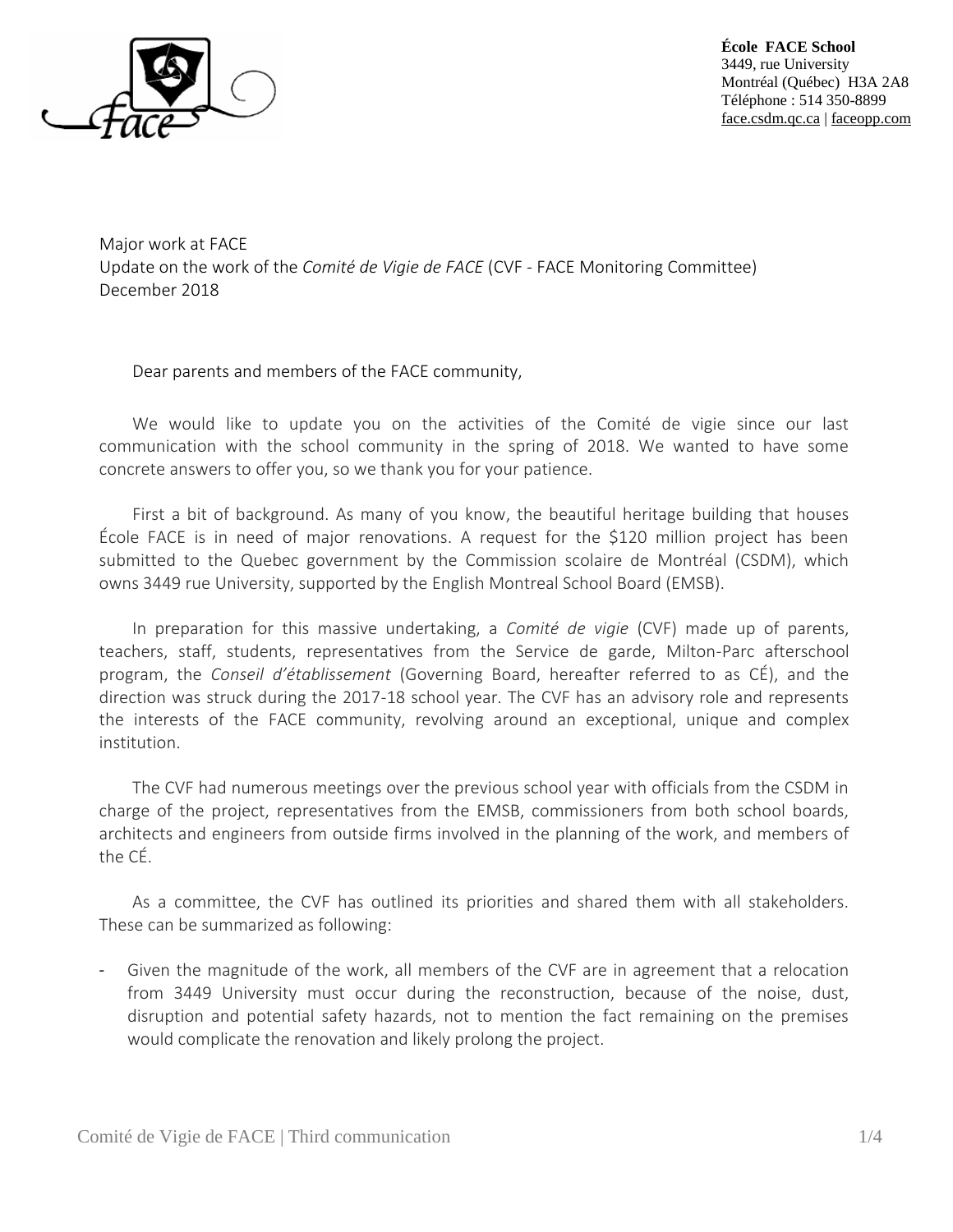



- Given the dynamics of FACE, all members of the CVF are in agreement that our priority is keeping the entire school community of 1,400 students and staff together at one site during a temporary relocation that could last six to eight years.
- If this proves impossible, the CVF would prefer that the school be split among two locations maximum; one for CSDM and EMSB high school students; and one for both CSDM and EMSB elementary students. For a variety of reasons, not the least of which is the unique partnership between the two school boards and spirit of cooperation that reigns at FACE, we do not want to see our school divided by school boards, even temporarily.
- Given the profile of our school community, ascertained through a poll of FACE families last winter, the temporary location must be as close to 3449 University and the centre of the city as possible, and/or must be in proximity to public transit.

## New developments

This September, the CVF sought a reaffirmation of its role. Both the CSDM and EMSB renewed the CVF's mandate so that the work of reflection by and representation of the FACE community can continue in 2018-19.

The CVF has met once so far this school year and has another meeting scheduled in December. A new member has joined the CVF: Anne-Karine Tremblay, who just finished her mandate as president of the CÉ and will bring her wealth of knowledge and experience at FACE to our important work.

## The Renovation Project

The first challenge for our project is getting the necessary government approvals to move forward. The \$120 million to renovate FACE was not among those approved by the Quebec government last spring. But the CSDM was invited to resubmit the project again this year.

As you know, since then a new government has been elected. The Coaltion Avenir Québec has named education as one of its top priorities. It has also promised to address the deterioration of school infrastructure across Quebec with a major reconstruction blitz. While renovations are usually given a green light on annual basis, there is a chance the new government will begin to accelerate action.

Given the need province-wide, the CÉ, backed by the CVF, has extended an invitation to both Education Minister Jean-François Roberge and Culture Minister Nathalie Roy to visit FACE during our concert season, in order to experience our unique program and character themselves, in hopes of helping them understand our realities and our needs.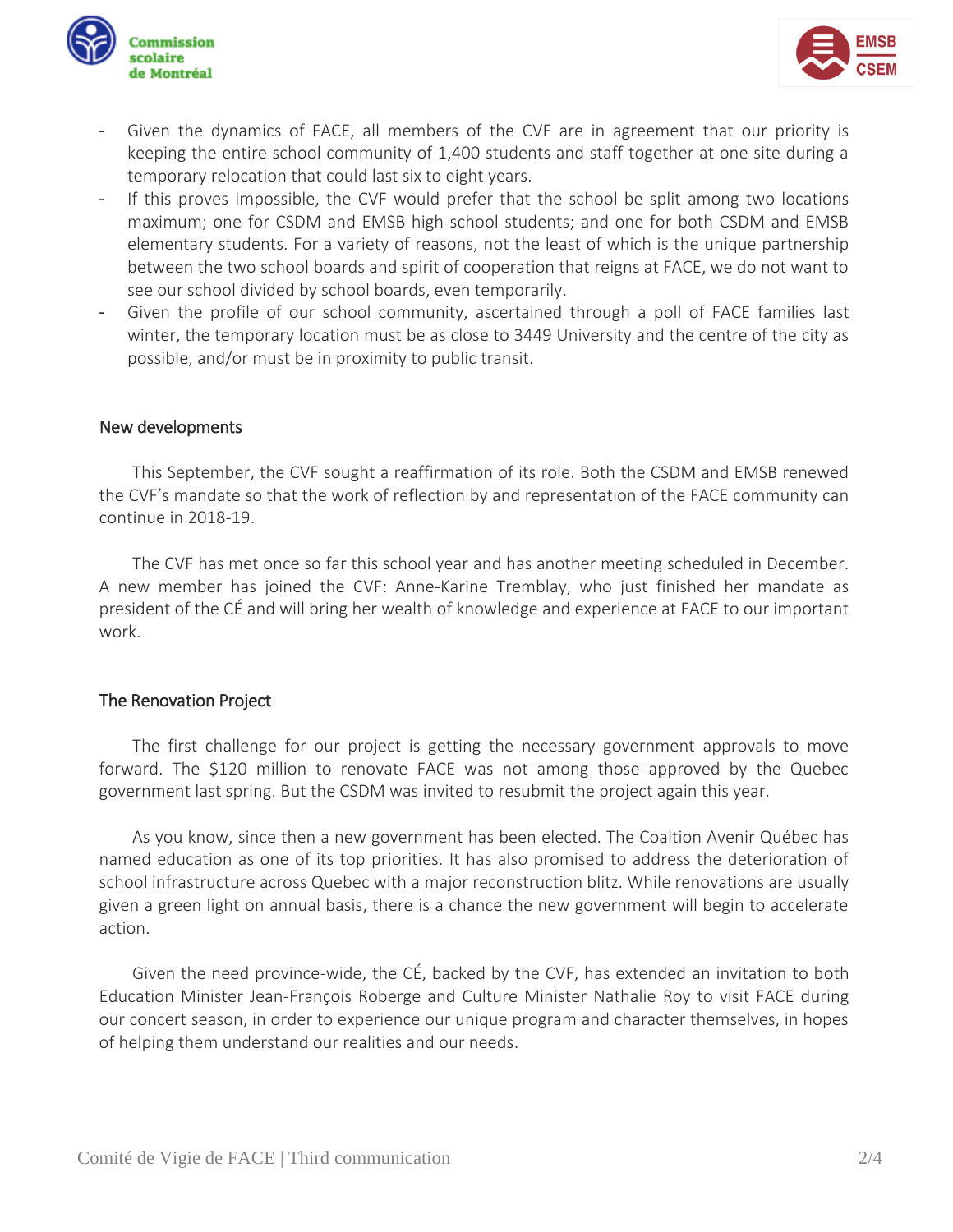



## The Relocation

The work of finding a temporary home for FACE during the renovation was, and remains, a significant challenge for the CVF. It quickly became apparent from our consultations with the schools boards that neither the CSDM nor the EMSB have any appropriate sites in terms of size and location to accommodate 1,400 staff and students in their real estate portfolios. Even the undesirable scenario of dividing the FACE community among multiple sites within the city would pose difficulty for the two school boards, not to mention be logistically unworkable for FACE.

The CVF expended a lot of effort last year thinking "outside of the box" for a solution and pushing the school boards to do so as well.

As you will remember, a call went to the FACE community last year seeking suggestions on potential sites for temporary relocation. You answered in great number and for that we thank you. From those suggestions and our own detective work, the CVF spent the better part of last year developing a list of vacant buildings that might be suitable to accommodate FACE, researching the square footage to ascertain whether the sites might meet our needs and looking into the ownership. We were able to pass on a list to the CSDM Material Resources department for further investigation.

After much discussion with both school boards, the CVF has continually advocated for the fact that renovating and temporarily relocating a school as special and unique as FACE will require special and unique measures.

The good news is that this fall, CSDM president Catherine Harel-Bourdon officially communicated with the chair of the Montreal executive committee Benoît Dorais, on one hand, and with Health Minister Danielle McCann, on the other hand, formally requesting the use of buildings outside the CSDM real estate portfolio as possible temporary sites to house FACE during the reconstruction. As per our evaluations, each one of those buildings would be vast enough to host all of FACE school, are close to our current address, and are both accessible easily by bus and metro.

Those buildings are:

- The Institut Raymond-Dewar/ former Institut des Sourdes et Muettes, on the block bordered by St-Denis St., Roy, Berri St. and Cherrier St., right next to the Sherbrooke metro.
- The former Hôpital Jacques-Viger/ Sœurs de la Miséricorde on the corner of René-Levesque Blvd. and St-Hubert St. near the Berri-UQAM metro.

Just recently, the City of Montreal answered, concerning the Sourdes & Muettes building, that a technicality prevents them from responding positively to our demand "for now". A formal response from the Health Ministry is expected in the coming months concerning the Miséricorde